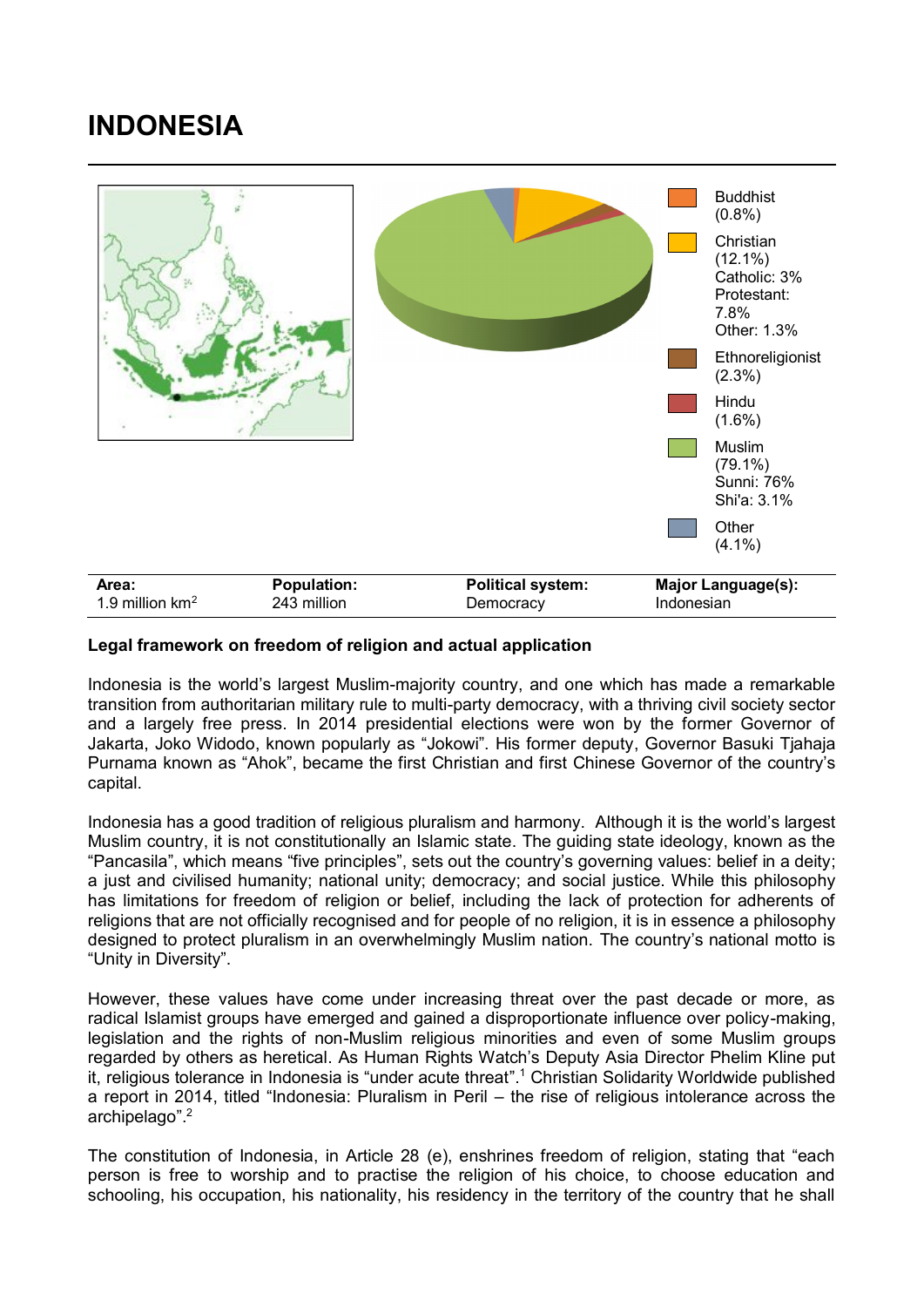be able to leave and to which he shall have the right to return; each person has the right to be free in his convictions, to assert his thoughts and tenets in accordance with his conscience; each person has the right to freely associate, assemble, and express his opinions."

Despite this constitutional guarantee of freedom of religion, the Ministry of Religious Affairs officially recognises only six religions: Islam, Catholicism, Protestantism, Buddhism, Hinduism and Confucianism. While, as the U.S. State Department International Religious Freedom Report 2014 notes, members of unrecognised groups "have the right to establish a place of worship, register marriages and births, and obtain national identity cards", they face other forms of discrimination, particularly in schools where students are required to follow religious education in one of the six recognised religious traditions. Previously, adherents of unrecognised religions also had to adopt one of the six recognised religions in the religion section of their identity card, although this has now been changed and laws allow them to leave the religion section blank.<sup>3</sup>

In recent years, the Pew Forum has consistently rated Indonesia as a country with one of the highest levels of restrictions on religion among the world's 25 most populous nations.<sup>4</sup> According to Andreas Harsono, Indonesia researcher at Human Rights Watch, Indonesia's previous president, Susilo Bambang Yudhoyono, is "the president who laid down the most sectarian regulatory infrastructure in Indonesia".<sup>5</sup> Dr Musdah Mulia, chair of the Indonesian Conference on Religion and Peace, claims there are at least 147 "discriminative laws and public policies in regards to religion" and believes that "as long as those laws are permitted to prevail, there is always a strong potential for violence."<sup>6</sup>

Four main areas of legislation impact on and restrict religious freedom in Indonesia: the 2006 Joint Regulation on Houses of Worship, the 2008 anti-Ahmadiyya<sup>7</sup> Joint Decree, the 1965 Blasphemy Law, and *Shari'a*-inspired regulations at local and provincial levels in some parts of the country.

The 2006 Joint Regulation on Houses of Worship was issued by the Minister of Religious Affairs and the Minister of Home Affairs following a review of the existing 1969 Joint Ministerial Decree. This new regulation requires that any religious group wishing to construct a place of worship should undertake the following steps: provide the names and identity cards of at least 90 members of the congregation who will use the house of worship, obtain support from at least 60 other members of the local community endorsed by the village head, provide a written recommendation from the district Ministry of Religious Affairs and provide a written recommendation from the district or city Religious Harmony Forum. The proposal must be submitted to the local mayor who must issue a decision within 90 days of receiving the application.<sup>8</sup> This regulation means that if a religious group does not secure the support of followers of the majority religion in the locality, and if it has fewer than 90 adherents, it cannot construct a place of worship. An increasing number of places of worship, particularly Christian churches, have been forcibly closed down by local authorities in recent years, even those which have been approved, at the instigation of extremist Islamist groups. According to an article in Christianity Today, more than 1,000 Christian churches have closed since 2006.<sup>9</sup>

The 2008 anti-Ahmadiyya Decree was introduced after pressure from radical Islamist groups, who regard the Ahmadiyya as heretical, even though the Ahmadiyya regard themselves as Muslims. In 2005, President Yudhoyono gave a speech in which he promised the Indonesian Ulama Council (MUI), the highest body of Islamic clerics and legal scholars, "a central role in matters regarding the Islamic faith". He added: "We open our hearts and minds to receiving the thoughts, recommendations and *fatwas* (religious edicts) from the MUI at any time." Within days, the MUI issued a series of *fatwas* against pluralism, secularism and liberalism and calling for the banning of the Ahmadiyya. Two years later, the President went further, saying: "After a *fatwa* is issued, the tools of the state can do their duty. We must all take strict measures against deviant beliefs."<sup>10</sup> A year later, eight days after a violent attack by extremists on Ahmadiyya and other religious freedom campaigners at the National Monument, the government issued the Joint Decree of the Minister of Religious Affairs, the Attorney General and the Minister of Home Affairs regarding the Ahmadiyya community. The decree stopped short of an outright ban, but it prohibits promulgation of their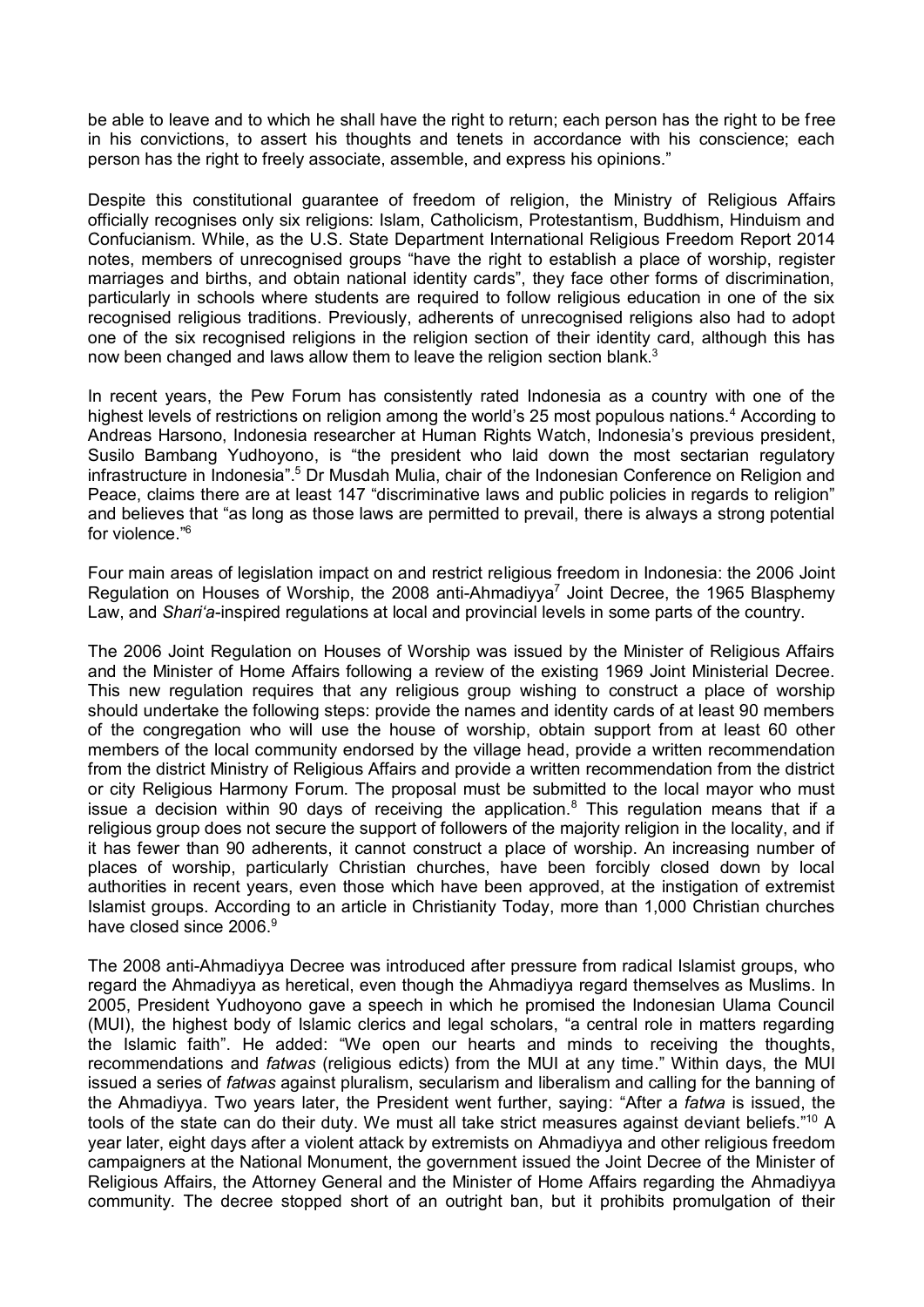beliefs and teachings. A variety of regional-level versions of the same regulation have been issued in different parts of Indonesia as well.

Laws prohibiting blasphemy, heresy and religious defamation are set out in article 156 of the penal code, but in 1965 a new Presidential Decree was introduced, known as the "blasphemy law", which prohibits the "deviant interpretation" of religious teachings and mandates the president to dissolve any organisation practising such "deviant" teachings. Since 2003, over 150 people have been arrested or detained under these laws.<sup>11</sup>

In addition to these laws, *Shari'a-*inspired regulations are put in place at a local and regional level. While the statistics vary, Michael Buehler at North Illinois University estimates that at least 169 *Shari'a* regulations are in place, and that at least seven out of Indonesia's 33 provinces and at least 51 out of 497 districts and municipalities adopted at least one *Shari'a* regulation between 1999 and 2009.<sup>12</sup> In Aceh, full *Shari'a* law was implemented in 2002, with a *Shari'a* court established a year later and the first public caning occurring in 2005. A religious police force was established, and the laws affect the activities of non-Muslim minorities.<sup>13</sup>

Other laws impacting freedom of religion include the 1974 law banning inter-religious marriage, and a 1979 decree prohibiting proselytising towards people already adhering to a recognised religion.

## **Incidents**

Incidents of violence, forcible closure of places of worship and other violations of freedom of religion or belief have steadily increased in recent years. The Setara Institute reports 236 incidents of violence in 2015, a 33 percent increase over the previous year.<sup>14</sup> Komnas Ham and other local non-governmental organisations also report significant rises in violence and other violations of religious freedom. As the U.S. Commission on International Religious Freedom notes: "Violations rarely are investigated and attackers, whether police or radical mob groups, continue their abuses with relative impunity."<sup>15</sup>

In October 2015 an Islamic youth group in Aceh Singkil demanded the closure and destruction of at least 10 churches which, it claimed, were operating without permits. The local government agreed, announcing that it would require the Christian community in Aceh Singkil to adhere to a 1979 agreement which states that only one church and four chapels can be built in the area. However, the group decided to take matters into its own hands and burned down a number of churches. Clashes broke out and one man was killed. The Reverend Palti Panjaitan, National Coordinator of the organisation Solidarity of Victims of Freedom of Religion and Belief Violence (SobatKBB), warned that this was the result of discriminative legislation and urged the government not only to halt the violence but also to repeal the laws. "Without any serious effort, violence in Aceh will keep recurring. Christians practically live without any protection, which keeps them in fear of further attack and violence."<sup>16</sup>

In April 2016, the first non-Muslim was subjected to 30 lashes with a cane in Aceh, for selling bottles of alcohol secretly. She was a 60 year-old Christian woman, Remita Sinaga.<sup>17</sup>

Elsewhere, churches continue to face challenges. On  $7<sup>th</sup>$  March 2016, the Santa Clara Catholic Church was established in Harapan Baru, Bekasi, West Java, with a full permit from the city's mayor. However, local vigilantes from the Islamic Forum Community (FUI) demanded the permit be rescinded. They attacked the church, destroying the signboard and sealing off the church.<sup>18</sup> The situation remained tense during Easter, and the congregation was unable to celebrate in their church building.<sup>19</sup>

The long-running case of the GKI Yasmin Church in Bogor, West Java, continues, after extremists pressed the local government to suspend the church's permit in 2008 and the church building was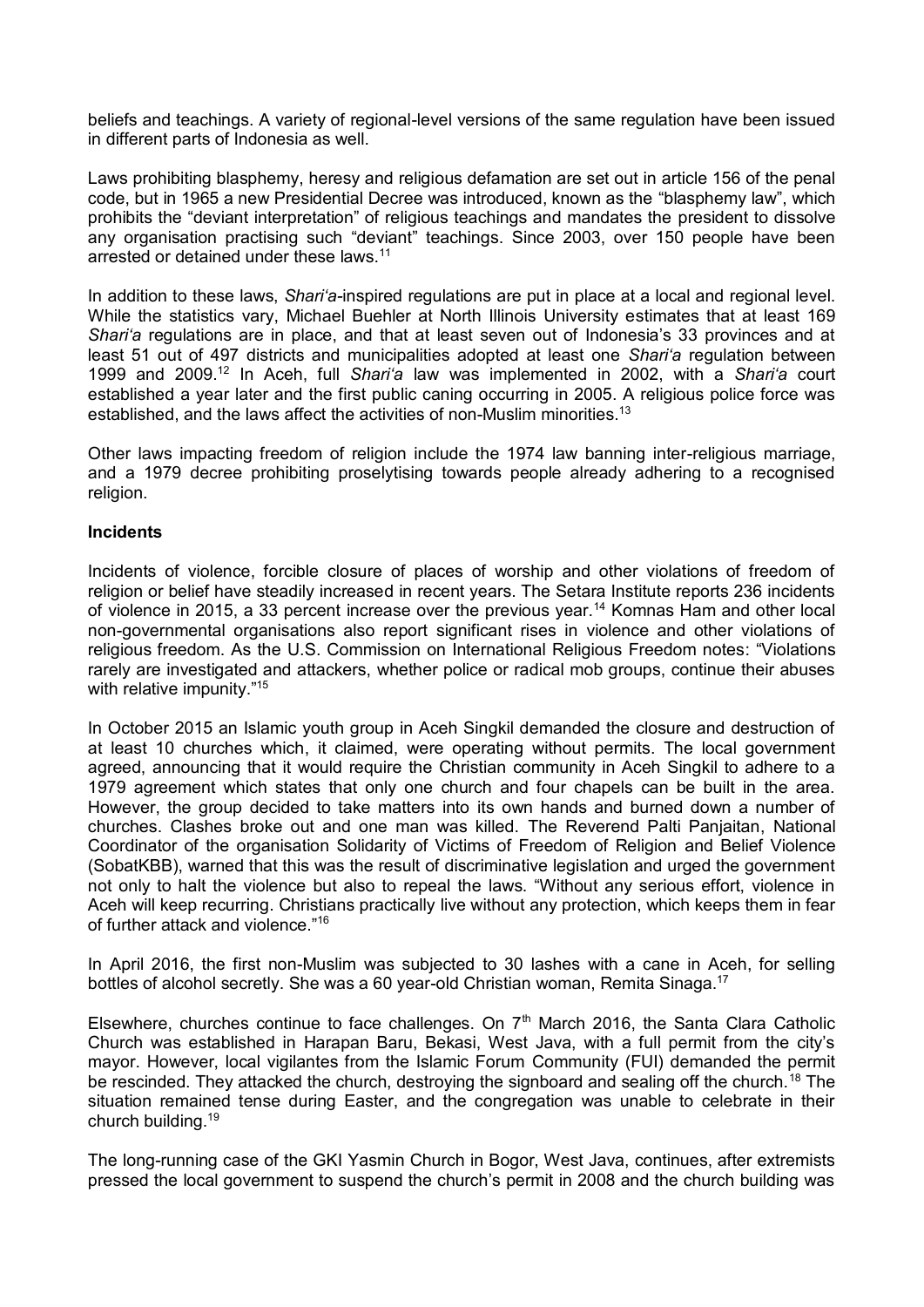forced to close. In 2010 the Supreme Court ruled that the church should be reopened, but the local mayor has defied the court ruling.

Other religious communities have also faced increasing threats. In 2016 more than 7,000 members of an Islamic sect known as "Gafatar" faced violent forced eviction from their homes on Kalimantan Island. Gafatar combines Islam with Christian and Jewish beliefs and is accused of practising "deviant teachings".<sup>20</sup>

The Ahmadiyya community has faced regular threats over the past decade. On  $23<sup>rd</sup>$  May 2016 an Ahmadi mosque in Gemuh village, Kendal regency, Central Java, was destroyed.<sup>21</sup> In January 2016 Ahmadis in Bangka Island, off the coast of Sumatra, were warned to convert to Sunni Islam or be expelled from the island.<sup>22</sup> In 2015 protesters in south Jakarta, including some from the extremist organisation the Islamic Defenders Front (FPI), twice prevented Ahmadis from performing Friday prayers at the An Nur Mosque,<sup>23</sup> and on  $8<sup>th</sup>$  July the mosque was sealed.<sup>24</sup>

The Shi'a, Baha'i and other religious minorities also face similar threats and restrictions.

The rise of religious extremism and the existence of terrorists affiliated with the Islamist group Daesh (ISIS) further add to concerns over freedom of religion or belief in Indonesia. On 14<sup>th</sup> January 2016 Daesh-affiliated terrorists launched attacks in Jakarta, detonating bombs and opening fire.

Surveys of public opinion on issues relating to religion indicate increasingly intolerant attitudes. In one of the most recent surveys, the Setara Institute identified a disturbing state of religious conservatism among high school students in Jakarta and Bandung, West Java. The study claims that 60 percent of the students surveyed believe that social and political affairs should be regulated by religious values, while 58 percent said they wanted *Shari'a* law to be implemented. At least 11 percent said they wanted Indonesia to be part of a caliphate.<sup>25</sup>

## **Prospects for Freedom of Religion**

When President Joko Widodo was elected, there were reasons to believe that his government would be well positioned to begin actively addressing violations of freedom of religion in Indonesia and to restore a vision of pluralism and inter-religious harmony that had been so seriously undermined by his predecessor. As Governor of Jakarta and, before that, Mayor of Solo, President Widodo had a respected track record of speaking out against intolerance and extremism and acting to protect the rights of religious minorities.

As president, he has certainly begun to set a different tone from his predecessor. Extremist vigilante groups, such as the Islamic Defenders Front (FPI) and religious conservative bodies such as the Indonesian Ulama Council, no longer receive the tacit support of the government which they did under President Yudhoyono. As the U.S. Commission on International Religious Freedom puts it, President Widodo and his administration "have demonstrated a more inclusive approach toward religious communities, which has helped mitigate some religious-based violence," and the government's draft religious protection bill "is expected to address issues such as houses of worship and the treatment of non-recognised religious groups".<sup>26</sup> Nonetheless, progress so far has not been as positive as might have been expected; existing discriminatory policies remain in place and incidents of violence have increased. While the values, rhetoric and attitude of the new government may provide some cause for hope, their actions are yet to be seen. Indonesia is a country whose freedom of religion will require close attention for some time to come.

 1 "Indonesia's growing religious intolerance," Phelim Kline, OpenDemocracy, 26 November 2014 -

https://www.opendemocracy.net/openglobalrights/phelim-kine/indonesia%E2%80%99s-growing-religious-intolerance <sup>2</sup> "Indonesia: Pluralism in Peril – the rise of religious intolerance across the archipelago," Christian Solidarity Worldwide, 2014 - http://www.csw.org.uk/2014/02/14/report/179/article.htm